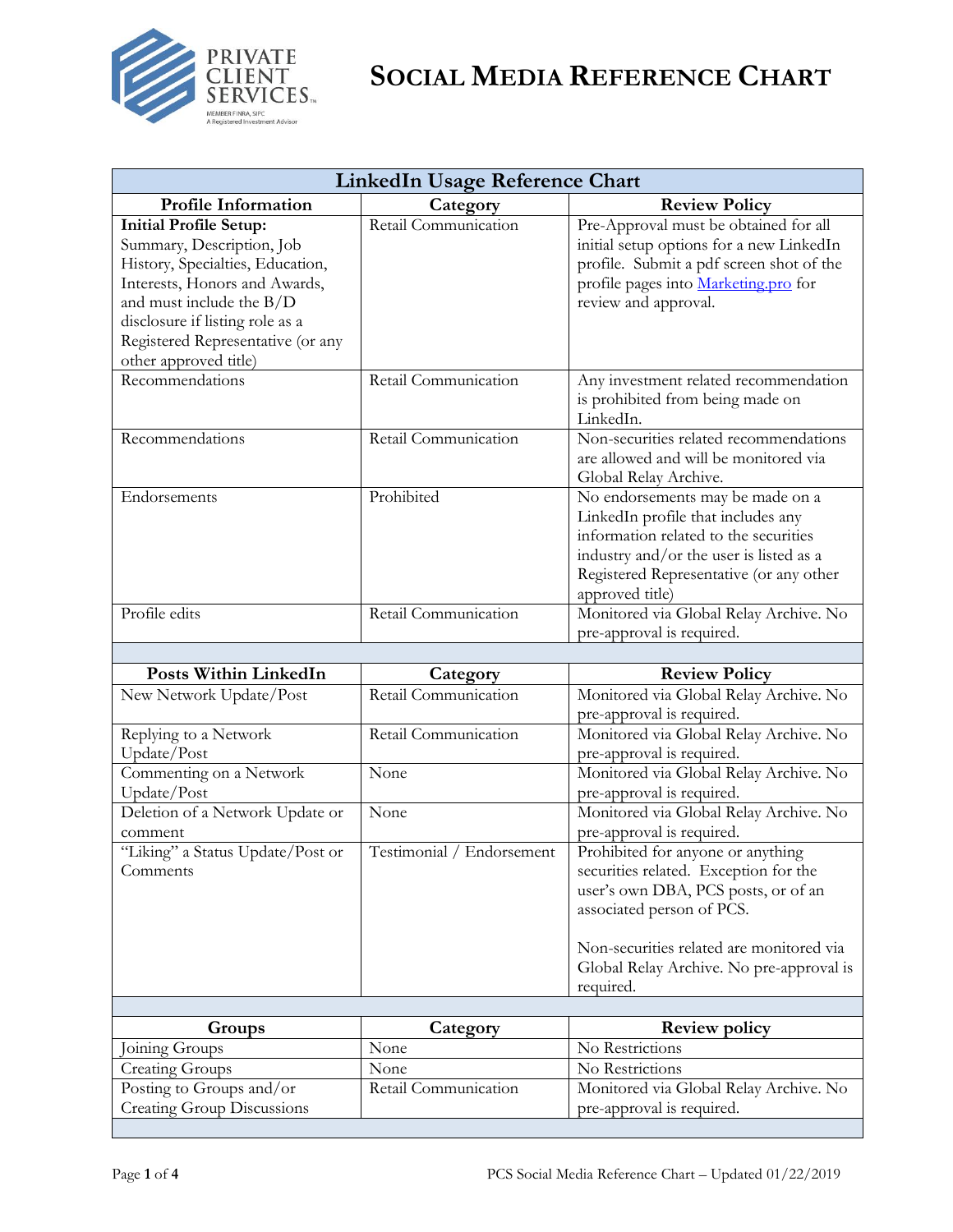| <b>Connections and Messaging</b> | Category              | <b>Review Policy</b>                    |
|----------------------------------|-----------------------|-----------------------------------------|
| <b>Inviting Connections</b>      | None                  | No Restrictions                         |
| Accepting Invitations            | None                  | No Restrictions                         |
| Removing Connections             | None                  | No Restrictions                         |
| Composing a Message / Asking a   | Retail Correspondence | Messages may be sent to 24 or less      |
| Question                         |                       | recipients without pre-approval.        |
|                                  |                       | 25 or more recipients must be pre-      |
|                                  |                       | approved via Marketing.pro.             |
| Replying to a Message/Answering  | Retail Correspondence | Messages may be sent to 24 or less      |
| a Question                       |                       | recipients without pre-approval.        |
|                                  |                       | 25 or more recipients must be pre-      |
|                                  |                       | approved via Marketing.pro.             |
|                                  |                       |                                         |
| Miscellaneous                    | Category              | <b>Review Policy</b>                    |
| <b>Installing Applications</b>   | None                  | Securities related applications must be |
|                                  |                       | pre-reviewed and approved by            |
|                                  |                       | Compliance prior to installation.       |
| Searches                         | None                  | No Restrictions                         |

| <b>Twitter Usage Reference Chart</b> |                      |                                            |
|--------------------------------------|----------------------|--------------------------------------------|
| Personal Tweets                      | Prohibited           | All tweets are archived and reviewed,      |
|                                      |                      | therefore personal "tweets" are            |
|                                      |                      | considered a waste of firm resources and   |
|                                      |                      | should be avoided when using business      |
|                                      |                      | related twitter accounts.                  |
| Attachments on Twitter Profile       | Retail Communication | The only approved attachment to a          |
|                                      |                      | twitter profile is a pre-approved photo of |
|                                      |                      | the representative user of the profile.    |
|                                      |                      | Initial Twitter profiles should be         |
|                                      |                      | submitted for pre-approval through         |
|                                      |                      | Marketing.pro.                             |
| Hyperlinks                           | Retail Communication | No hyperlink may be included in a          |
|                                      |                      | "tweet" that directs a recipient to a file |
|                                      |                      | located on a site or location other than a |
|                                      |                      | PCS approved site or location.             |

| <b>Facebook Usage Reference Chart</b>                                                                                                                                                                                                                          |                      |                                                                                                                                                                                               |
|----------------------------------------------------------------------------------------------------------------------------------------------------------------------------------------------------------------------------------------------------------------|----------------------|-----------------------------------------------------------------------------------------------------------------------------------------------------------------------------------------------|
| <b>Profile Information</b>                                                                                                                                                                                                                                     | Category             | <b>Review Policy</b>                                                                                                                                                                          |
| <b>Initial Profile Setup:</b><br>Summary, Description, Job<br>History, Specialties, Education,<br>Interests, Honors and Awards,<br>and must include the $B/D$<br>disclosure if listing role as a<br>Registered Representative (or any<br>other approved title) | Retail Communication | Pre-Approval must be obtained for all<br>initial setup options for a new Facebook<br>profile. Submit a pdf screen shot of the<br>profile pages into Marketing.pro for<br>review and approval. |
| Recommendations                                                                                                                                                                                                                                                | Prohibited           | Any investment related recommendation<br>is prohibited from being made on<br>Facebook.                                                                                                        |
| Recommendations                                                                                                                                                                                                                                                | Prohibited           | Non-securities related recommendations<br>are allowed and will be monitored via<br>Erado Archive.                                                                                             |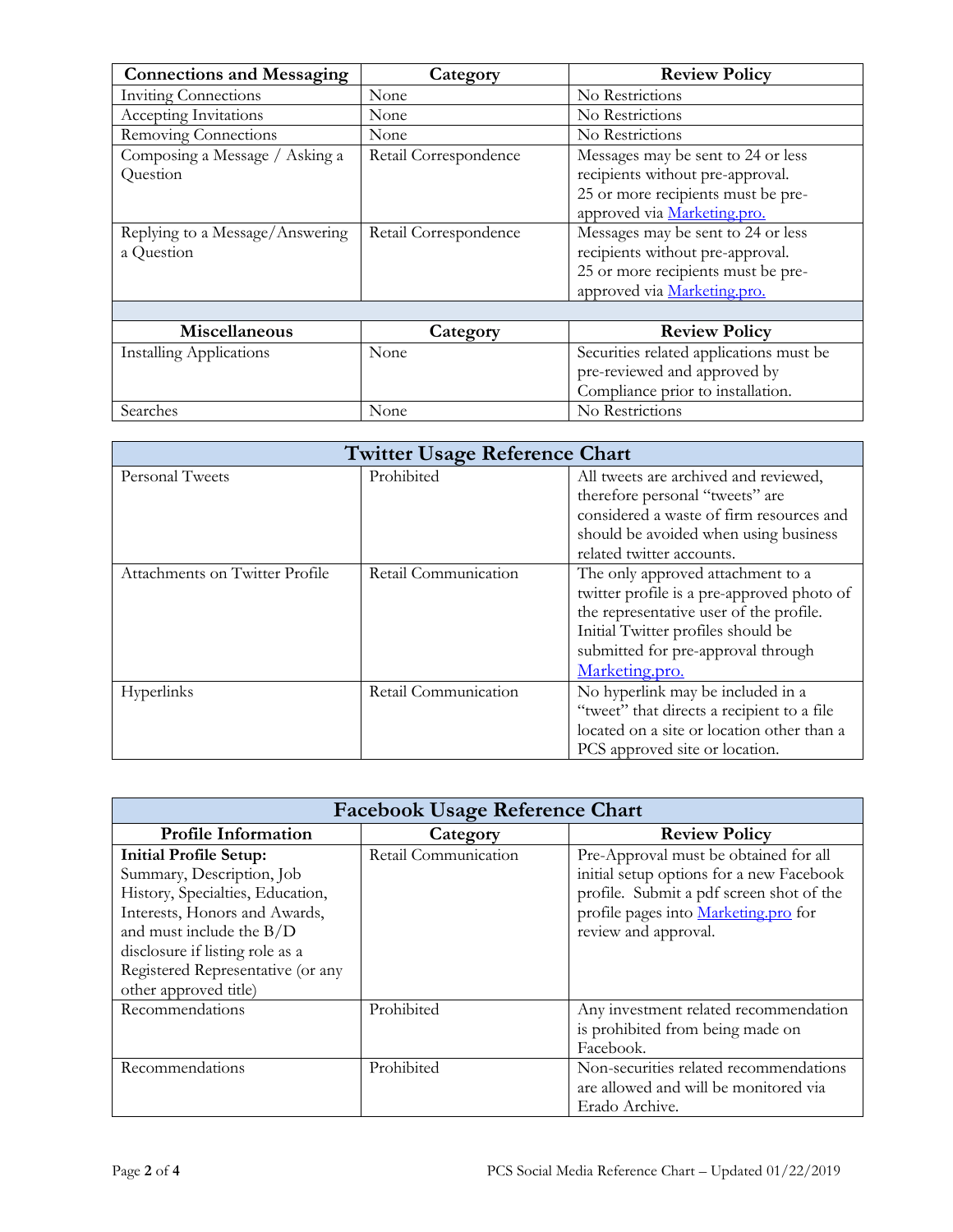| Endorsements                                  | Prohibited              | No endorsements may be made on a<br>Facebook profile that includes any<br>information related to the securities<br>industry and/or the user is listed as a<br>Registered Representative (or any other |
|-----------------------------------------------|-------------------------|-------------------------------------------------------------------------------------------------------------------------------------------------------------------------------------------------------|
| Profile edits                                 | Retail Communication    | approved title)<br>Monitored via Erado Archive. No pre-<br>approval is required.                                                                                                                      |
|                                               |                         |                                                                                                                                                                                                       |
| Posts Within Facebook                         | Category                | <b>Review Policy</b>                                                                                                                                                                                  |
| New Network Update/Post                       | Retail Communication    | Monitored via Erado Archive. No pre-                                                                                                                                                                  |
|                                               |                         | approval is required.                                                                                                                                                                                 |
| Replying to a Network                         | Retail Communication    | Monitored via Erado Archive. No pre-                                                                                                                                                                  |
| Update/Post                                   |                         | approval is required.                                                                                                                                                                                 |
| Commenting on a Network                       | Retail Communication    | Monitored via Erado Archive. No pre-                                                                                                                                                                  |
| Update/Post                                   |                         | approval is required.                                                                                                                                                                                 |
| Deletion of a Network Update or               | None                    | Monitored via Erado Archive. No pre-                                                                                                                                                                  |
| comment                                       |                         | approval is required.                                                                                                                                                                                 |
| "Liking" a Status Update/Post,                | Limited Allowance - See | Prohibited for anyone or anything                                                                                                                                                                     |
| Comments or Facebook Page                     | <b>Review Policy</b>    | securities related. Exception for the                                                                                                                                                                 |
|                                               |                         | user's own DBA, PCS posts, or of an                                                                                                                                                                   |
| Requesting/Inviting a Facebook                |                         | associated person of PCS.                                                                                                                                                                             |
| "Friend" to "Like" your page                  |                         |                                                                                                                                                                                                       |
|                                               |                         | Non-securities related are monitored via                                                                                                                                                              |
| "Sharing" post or pages from your             |                         | Erado Archive. No pre-approval is                                                                                                                                                                     |
| <b>Business Facebook Page</b>                 |                         | required.                                                                                                                                                                                             |
|                                               |                         |                                                                                                                                                                                                       |
|                                               |                         |                                                                                                                                                                                                       |
| Groups                                        | Category                | <b>Review policy</b>                                                                                                                                                                                  |
| Joining Groups                                | None                    | No Restrictions                                                                                                                                                                                       |
| <b>Creating Groups</b>                        | None                    | No Restrictions                                                                                                                                                                                       |
| Posting to Groups and/or                      | Retail Communication    | Monitored via Erado Archive. No pre-                                                                                                                                                                  |
| <b>Creating Group Discussions</b>             |                         | approval is required.                                                                                                                                                                                 |
|                                               |                         |                                                                                                                                                                                                       |
| <b>Connections and Messaging</b>              | Category                | <b>Review Policy</b>                                                                                                                                                                                  |
| <b>Inviting Connections</b>                   | None                    | No Restrictions                                                                                                                                                                                       |
| <b>Accepting Invitations</b>                  | None                    | No Restrictions                                                                                                                                                                                       |
| Removing Connections                          | None                    | No Restrictions                                                                                                                                                                                       |
| Composing a Message / Asking a                | Retail Correspondence   | Messages may be sent to 24 or less                                                                                                                                                                    |
| Question                                      |                         | recipients without pre-approval.                                                                                                                                                                      |
|                                               |                         | Securities related sent to 25 or more                                                                                                                                                                 |
|                                               |                         | recipients must be pre-approved via                                                                                                                                                                   |
|                                               |                         | Marketing.pro.                                                                                                                                                                                        |
| Replying to a Message/Answering               | Retail Correspondence   | Messages may be sent to 24 or less                                                                                                                                                                    |
| a Question                                    |                         | recipients without pre-approval.                                                                                                                                                                      |
|                                               |                         | Securities related sent to 25 or more                                                                                                                                                                 |
|                                               |                         | recipients must be pre-approved via                                                                                                                                                                   |
|                                               |                         | Marketing.pro.                                                                                                                                                                                        |
|                                               |                         |                                                                                                                                                                                                       |
| Miscellaneous                                 | Category                | <b>Review Policy</b>                                                                                                                                                                                  |
|                                               | Retail Communication    | Pre-Approval must be obtained for all                                                                                                                                                                 |
| Creating an Advertisement, New<br>Page, Event |                         | set-up options. Submit a pdf screen shot                                                                                                                                                              |
|                                               |                         | of the page into Marketing.pro for review                                                                                                                                                             |